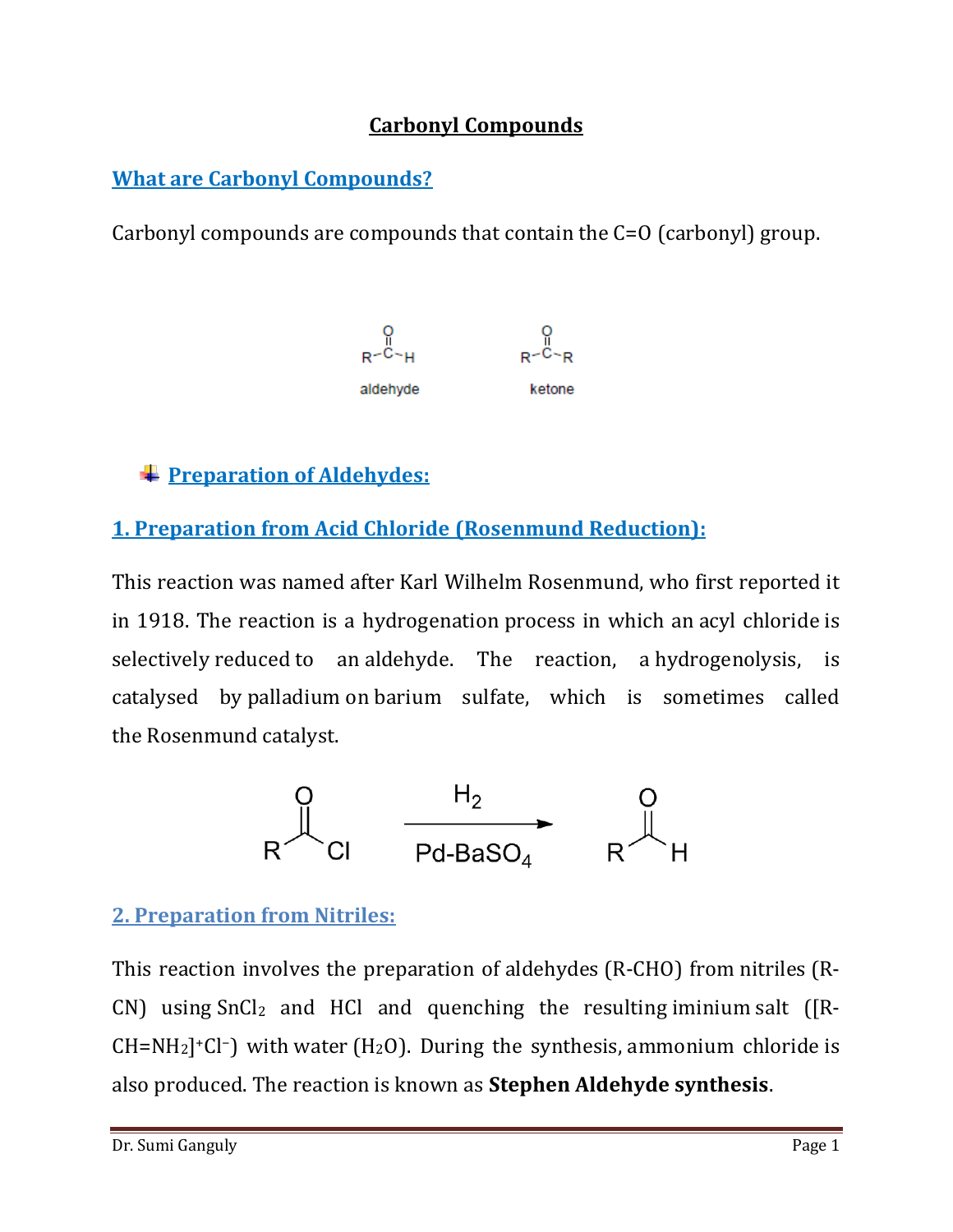

# **3. Preparation from Grignard Reagent:**

When Grignard Reagent is reacted with HCN followed by hydrolysis aldehyde is produced.

$$
RMgX + HCN \xrightarrow{dry \text{ether}} RHC = NMgX \xrightarrow{H_3O} \text{RCHO}
$$

#### **Preparation of Ketones:**

## **1. Preparation from Acid Chloride (Friedel-Crafts Acylation):**

Acid chlorides when reacted with benzene in presence of anhydrous AlCl<sub>3</sub>, aromatic ketone are produced. However, only aromatic ketones can be prepared by following this method.



Acid Chloride

In order to prepare both aromatic and aliphatic ketones acid chlorides is reacted with lithium dialkylcuprate (Gilman Reagnt).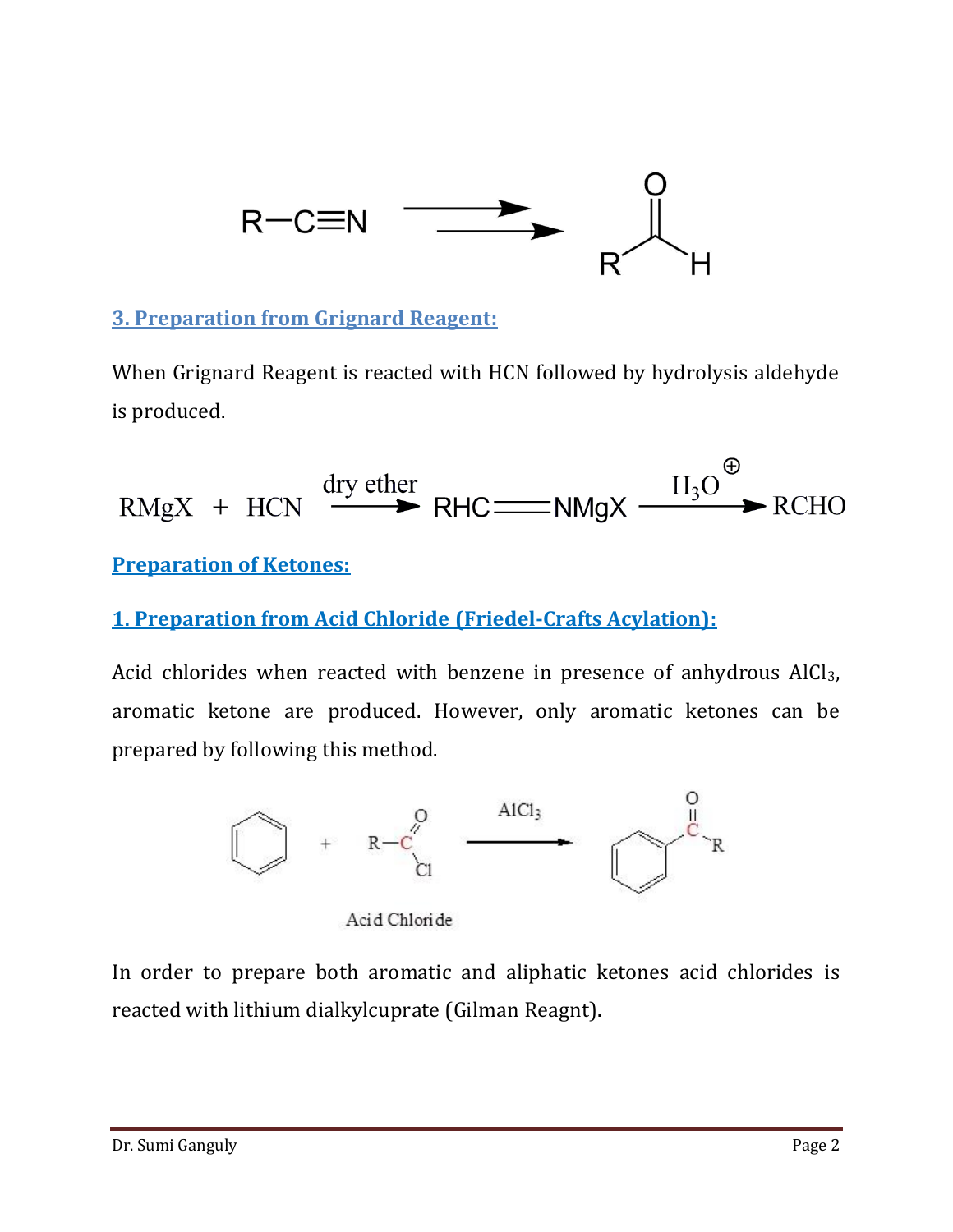

The lithium dialkyl cuprate is produced by the reaction of two equivalents of the organolithium reagent with copper (I) iodide.

# $2 \text{ R-Li} + \text{CuI} \rightarrow \text{R}_2 \text{CuLi} + \text{LiI}$

Example:



#### **3. Preparation from Nitriles and Grignard Reagents:**

When Grignard Reagent is reacted with RCN followed by hydrolysis aldehyde is produced.

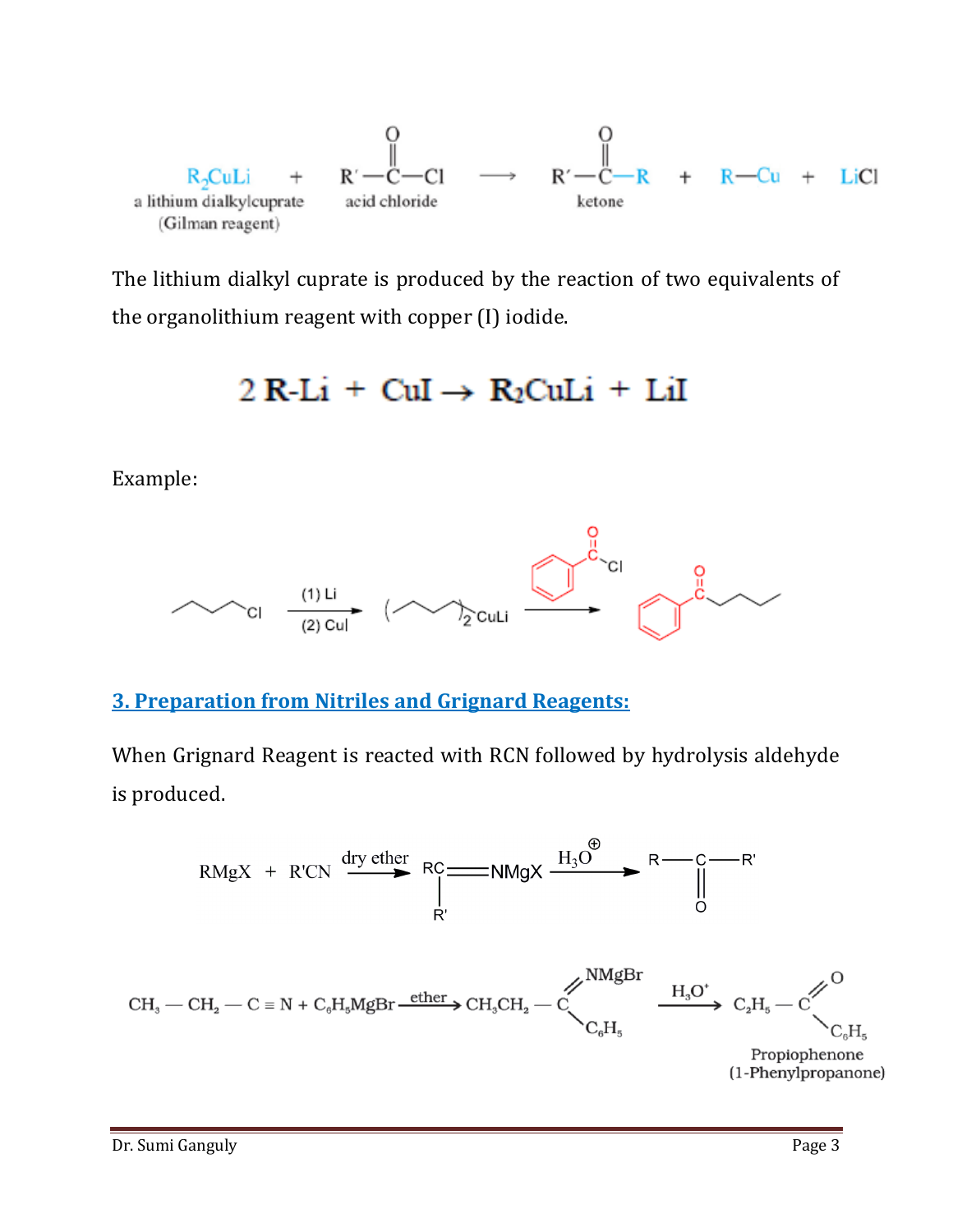# **Physical Characteristic of Carbonyl Compounds:**

1) The boiling point of carbonyl compounds is higher than the alkanes with similar *Mr*. The boiling point increases with increasing number of carbon atom. This is because there are more electrons, hence more temporary dipoles can be set up. More energy is required to overcome these forces. Besides temporary dipoles, permanent dipole-dipole forces are also present due to carbonyl compounds being polar. Methanal and ethanal are gases at room temperature, while others are liquids.

2) Carbonyl compounds are soluble in water. This is because they are able to form hydrogen bond with water molecules.

# **Structure of the Carbonyl groups:**

The carbonyl carbon is sp<sup>2</sup> hybridized, and has a partially filled unhybridized p orbital perpendicular to the framework. The picture is shown below:

|             |                 | length           | energy                                 |
|-------------|-----------------|------------------|----------------------------------------|
| $120^\circ$ | ketone C=0 bond | $1.23 \text{ Å}$ | 178 kcal/mol<br>$(745 \text{ kJ/mol})$ |
|             | alkene C=C bond | $1.34 \text{ Å}$ | 146 kcal/mol<br>$(611 \text{ kJ/mol})$ |

The oxygen is also sp<sup>2</sup> hybridized, with the 2 lone pairs occupying  $sp^2$ orbitals. This leaves one electron in a p orbital. The C=O double bond is like a C=C double bond except the carbonyl double bond is shorter and stronger. The carbonyl group has a large dipole moment due to the *polarity*  of the double bond. Oxygen is more electronegative than carbon, and so the bond is polarized toward the oxygen.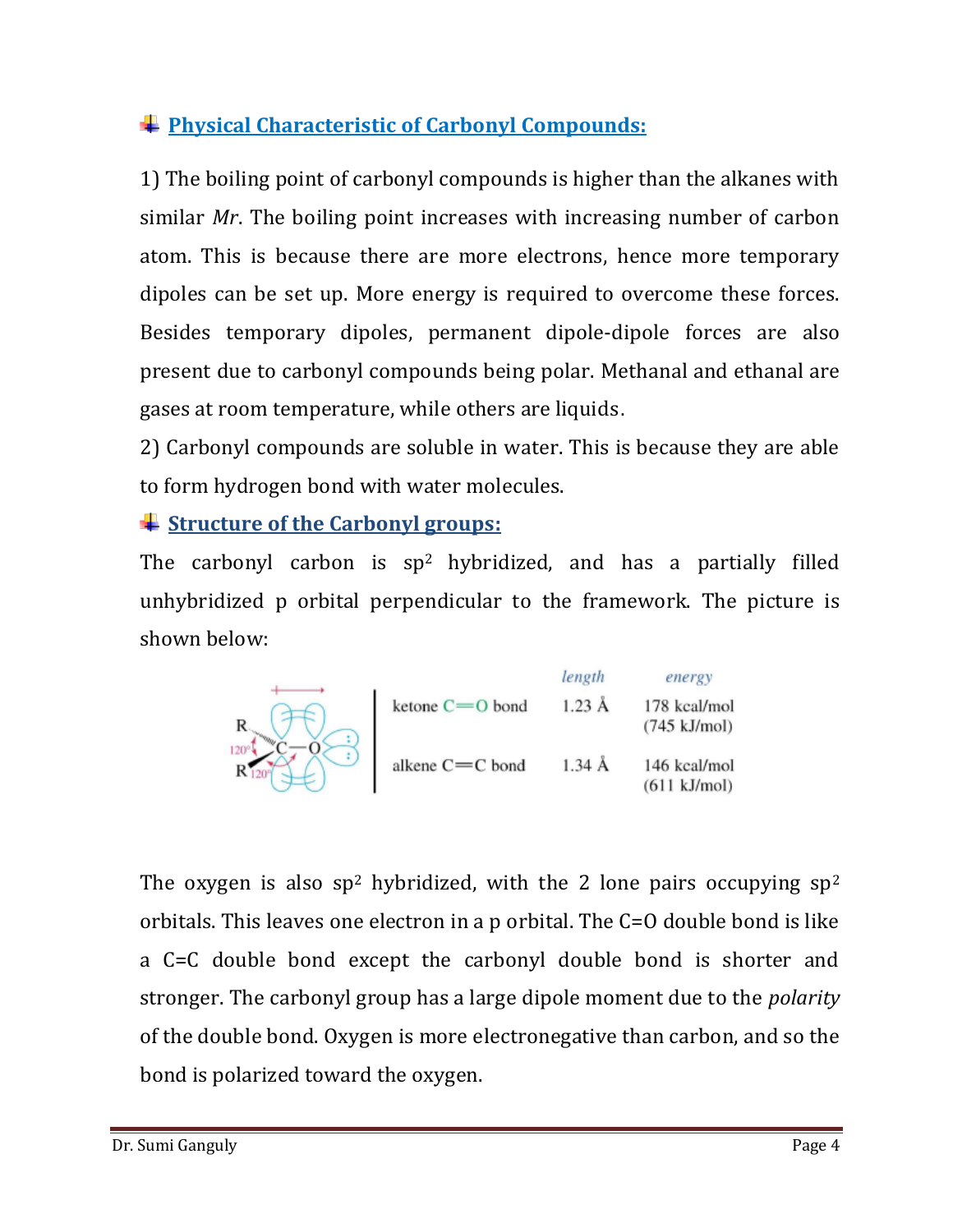# **Reactions of Carbonyl groups:**

# **1. Oxidation of Aldehyde and Ketone:**

**Reagent :** Acidified potassium dichromate(VI), K<sub>2</sub>Cr<sub>2</sub>O<sub>7</sub> or acidified potassium manganate(VI), KMnO<sup>4</sup> **Condition :** Heat under reflux **Product :** Aldehyde - Carboxylic acid **Ketone -** Will not be oxidised.

Aldehydes will be oxidised to **carboxylic acids**. Take ethanal as an example:



Ketones will not be oxidised by acidified  $K_2Cr_2O_7$  or KMnO<sub>4</sub>. The only exception is phenylethanone.



#### **2. Reduction of Aldehyde and Ketone:**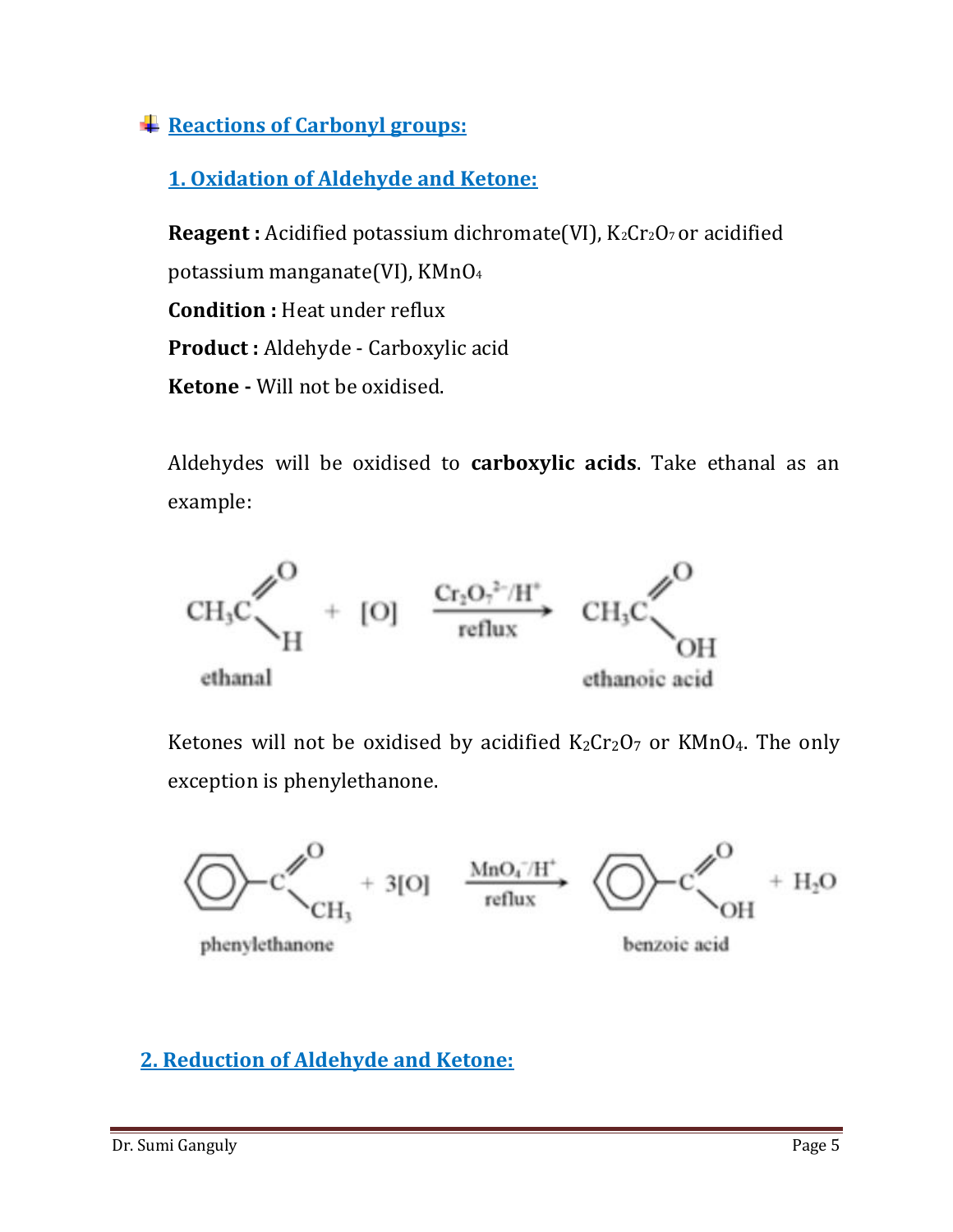**Reagent:** Lithium tetrahydridoaluminate, LiAlH<sub>4</sub> or sodium tetrahydridoborate, NaBH4.

**<u>Condition : For LiAlH4</u>** - in dry ether; For NaBH4 - in aqueous alcoholic solution.

**Product :** Aldehyde - primary alcohol; Ketone - secondary alcohol.

LiAlH<sup>4</sup> and NaBH<sup>4</sup> are acting as reducing agents as well as providing the nucleophile, H<sup>-</sup>. This is a redox reaction as well as a nucleophilic addition reaction.





lithium tetrahydridoaluminate

sodium tetrahydridoborate

For aldehydes, **primary alcohols** are formed upon reduction. Take ethanal as an example:



For ketones, secondary alcohols are formed upon reduction. Take propanone as an example: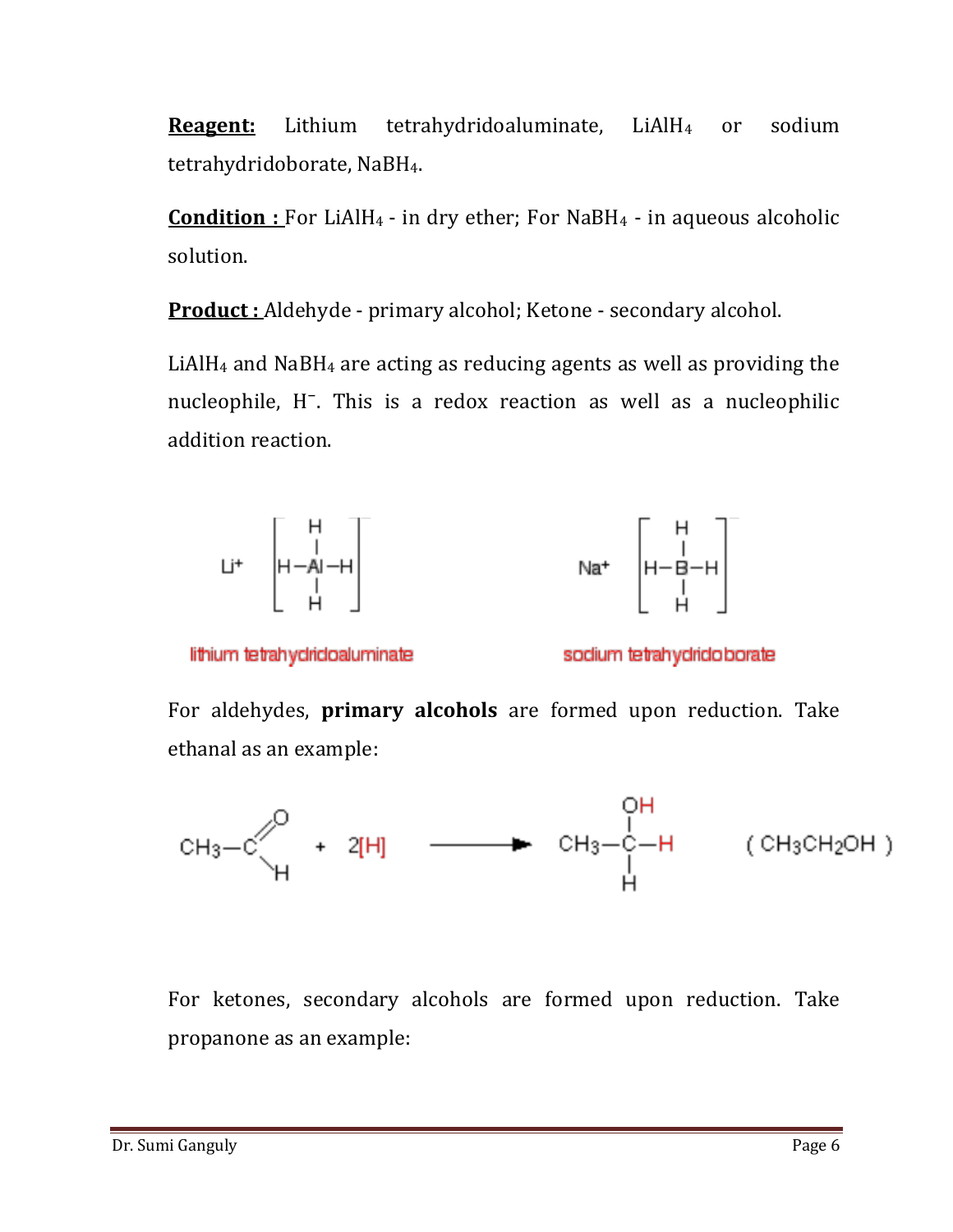$$
\begin{array}{cccc}\n\text{CH}_3 & & & \text{OH} \\
\text{C} = _0 + 2[H] & \longrightarrow & \text{CH}_3-\text{C} - H & (\text{CH}_3\text{CHCH}_3) \\
\text{CH}_3 & & \text{CH}_3 & \text{OH} \\
\end{array}
$$

#### **3. Reaction with HCN:**

Hydrogen cyanide is not used alone because it is a poisonous gas. Instead, it is produced from the reaction between sodium/potassium cyanide and sulfuric acid. The solution will contain hydrogen cyanide and some free cyanide ions. For aldehydes, take ethanal as an example, 2-hydroxypropanenitrile is produced.



For ketones, take propanone as an example, 2-hydroxy-2 methylpropanenitrile is produced.



The mechanism of this reaction - **nucleophilic addition**:

The electron-deficient carbon atom is attacked by the nucleophile, CN<sup>-</sup>.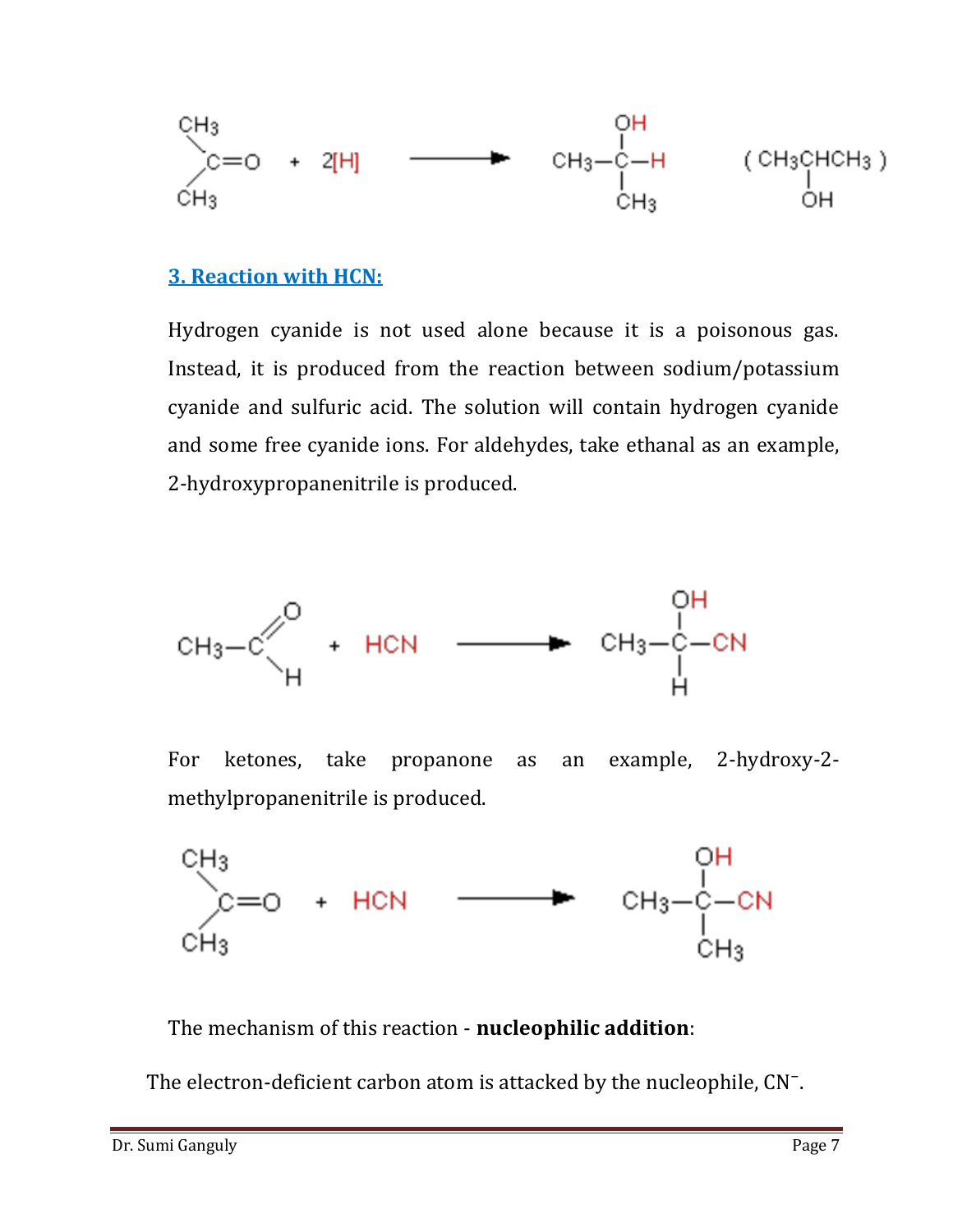

The negative ion formed then picks up a hydrogen ion from hydrogen cyanide, or from the water.



**4. Reaction of Carbonyl group with 2,4 dinitrophenylhydrazine(2,4-DNPH):**

Presence of carbonyl group in any organic compound is tested by using this reaction. 2,4-dinitrophenylhydrazine or 2,4-DNPH can be used **to detect the presence of carbonyl group, C=O**. The structure of 2,4- DNPH is shown below:



2,4-dinitrophenylhydrazine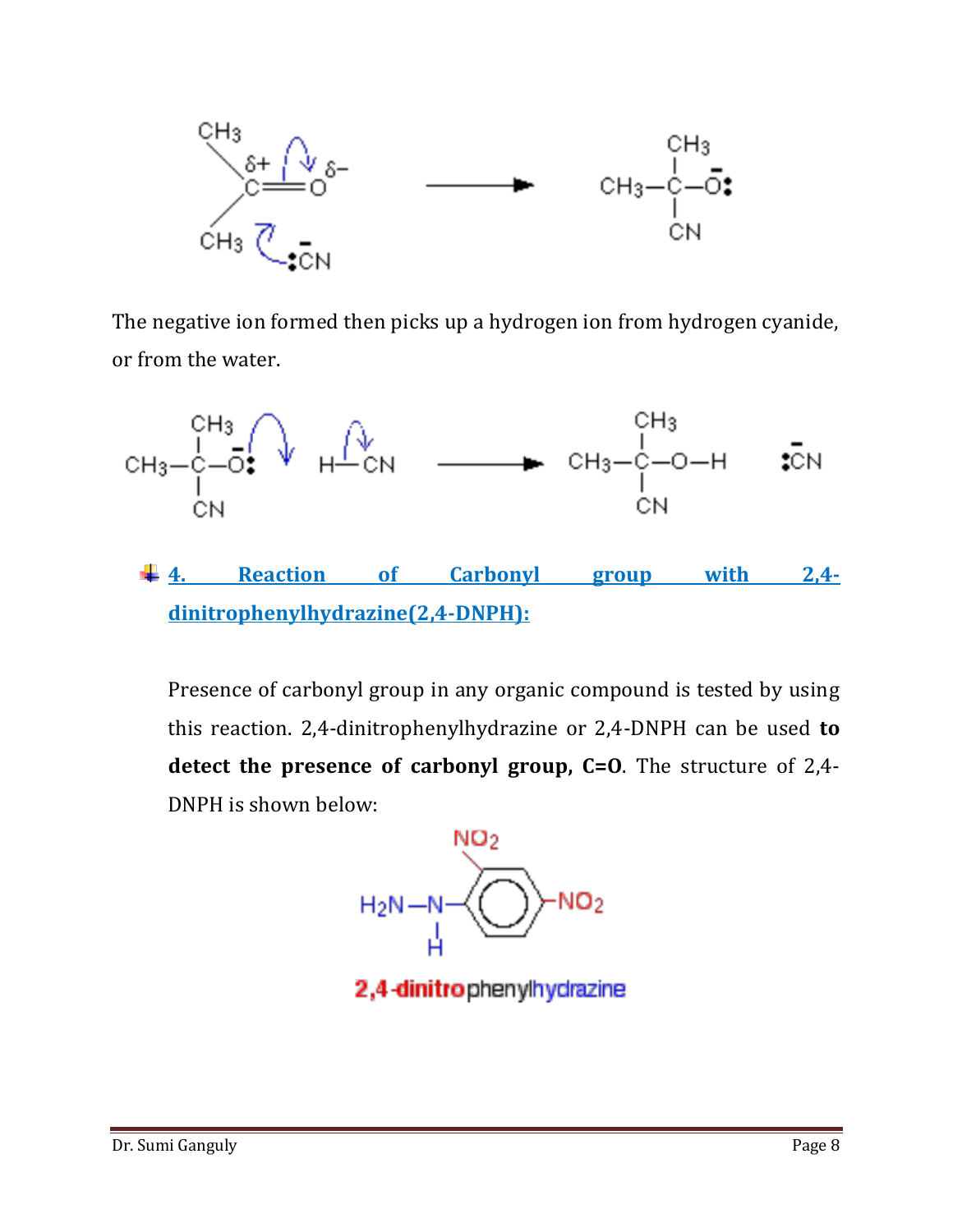This test is usually carried out using **Brady's reagent**, that is, a solution of the 2,4-dinitrophenylhydrazine in methanol and sulfuric acid.

A **condensation reaction** occurs when a carbonyl compound is added to 2,4-DNPH. During this reaction, a water molecule is lost. The final compound is seen as orange-yellow precipitate.



The reaction is same with aldehyde compounds, only R/R' is replaced with H.

# **5. Reaction of Aldehyde with with Tollens Reagent:**

This reaction is specific for aldehydes only, ketones does not give tollens' test. Tollens' reagent contains **diamminesilver(I) ions, [Ag(NH3)2]⁺**. Aldehydes will reduce the diamminesilver(I) ions to metallic silver, aldehyde itself is oxidised to a salt of carboxylic acid. Therefore, when a few drops of aldehyde is added to the freshly prepared Tollens' reagent, and warmed in a water bath for a few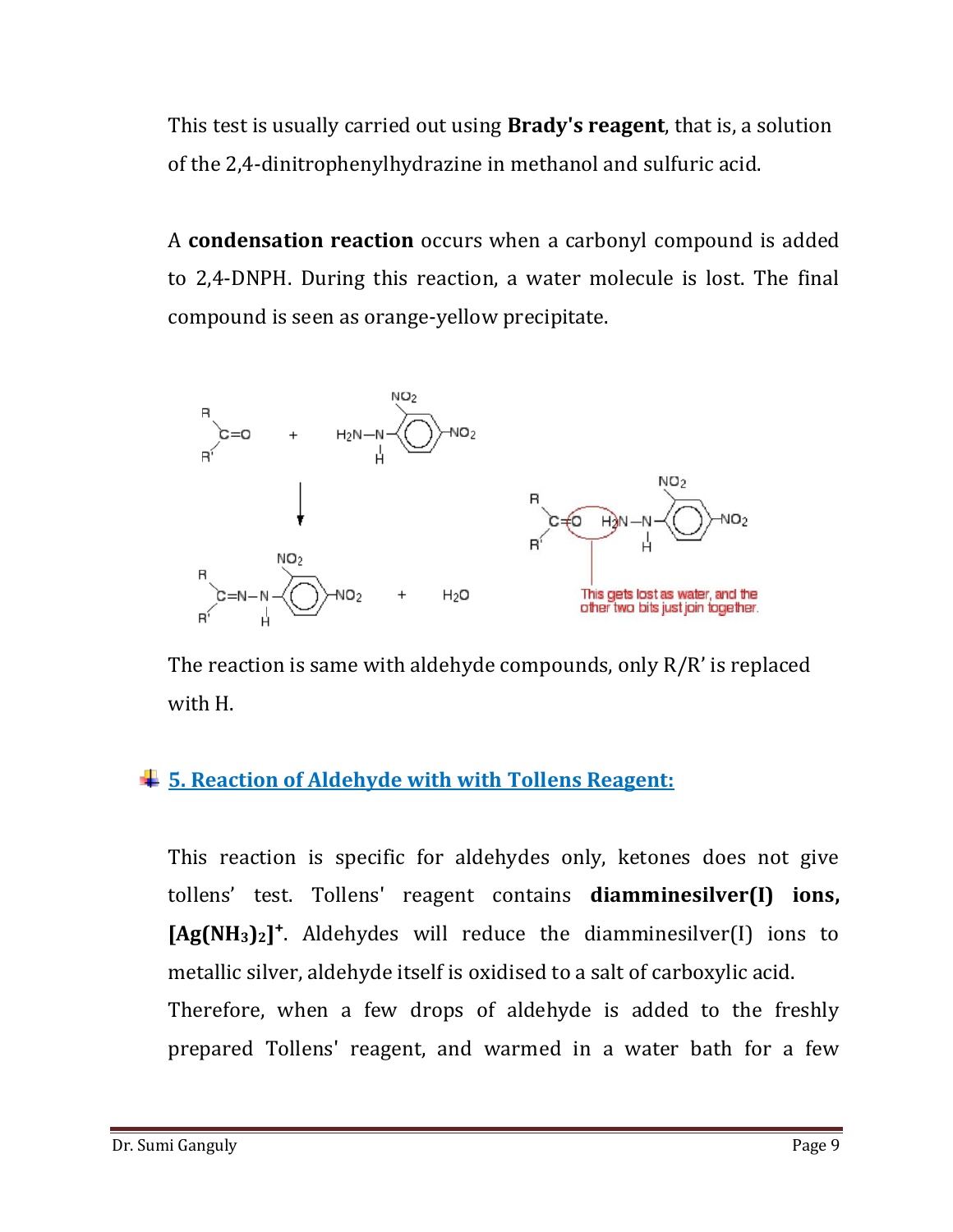minutes, **a grey precipitate or a silver mirror** is observed only if aldehyde is present.

Take ethanal as an example, the equation is:

 $CH_3C \begin{matrix} \nearrow \\ \searrow \\ H \end{matrix}$  + 2Ag(NH<sub>3</sub>)<sub>2</sub><sup>+</sup> + 3OH  $\xrightarrow{\text{heat}}$  2Ag + CH<sub>3</sub>C  $\begin{matrix} \nearrow \\ \nearrow \\ O \end{matrix}$  + 4NH<sub>3</sub> + 2H<sub>2</sub>O ethanal

# **How Tollens' reagent is prepared?**

To a solution of AgNO3, NaOH solution is added dropwise until a brown precipitate just appears. To this solution aqueous  $NH<sub>3</sub>$  is added in equal volume and the light brown precipitate just dissolves. The active species in solution is  $[Ag(NH_3)_2]^+$ .

# **6. Reaction of Aldehyde with Fehling's Reagent:**

Fehling's Reagent is mixture of Fehling's A and Fehling's B solution. Fehling's A is copper sulfate solution and Fehling'B is alkaline sodiumpotassium tartrate solution.

Fehling's solution contains **copper(II) ions complexed with tartrate ions** in sodium hydroxide solution. Complexing the copper(II) ions with tartrate ions prevents precipitation of copper(II) hydroxide. It is a blue solution.